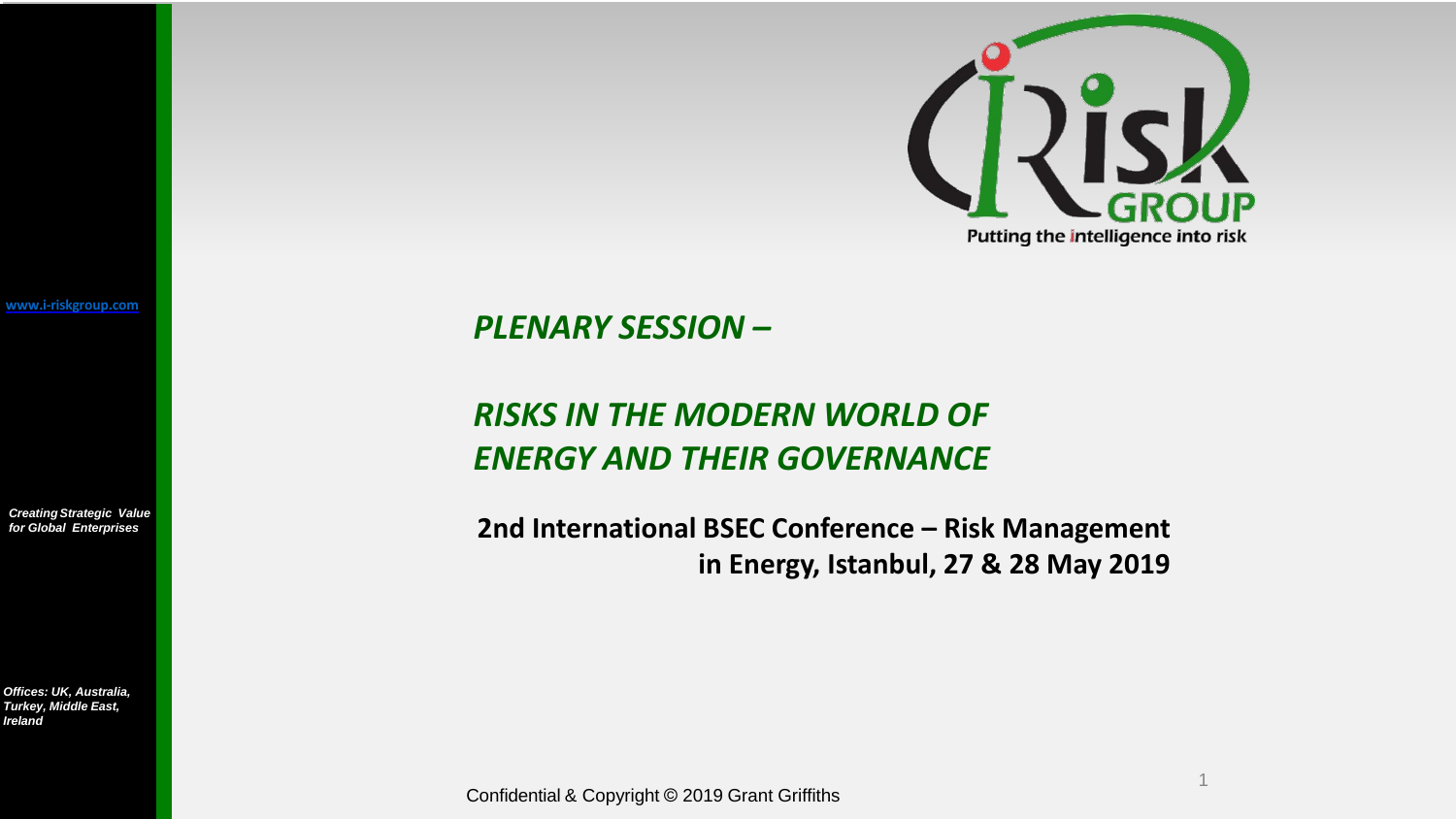# A Risk Manager's Perspective

### **(Global) Common themes:**

### • Political landscape

- Brexit & EU
- Geopolitical changes in Europe
- $\triangleright$  US foreign policy
- Societal
	- $\triangleright$  drive for greener energy, activism, drives political agenda
- Are the targets / objectives achievable, realistic?
- Emerging Risks.



2

### **I-Risk Group**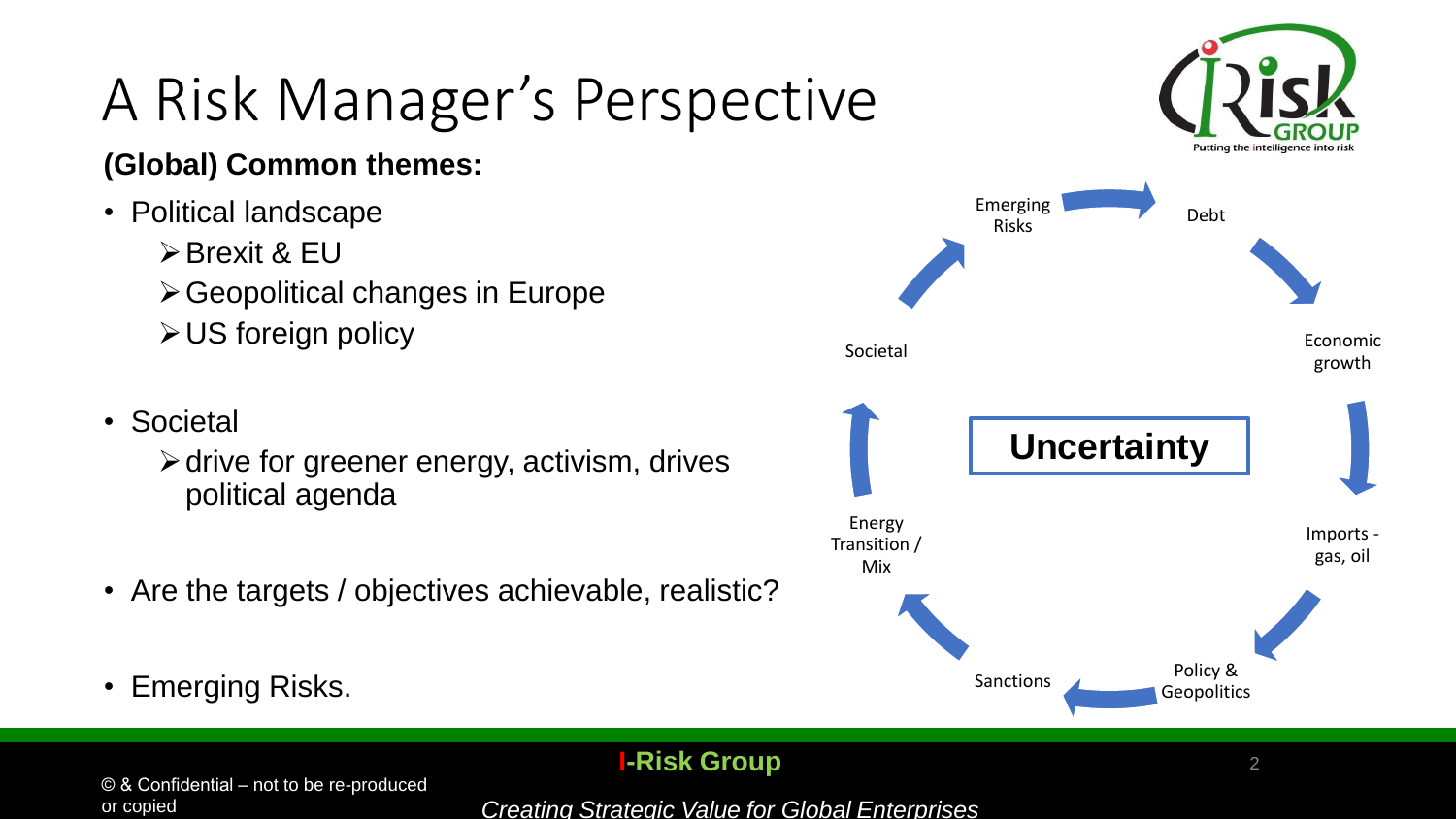### Key issues - Turkey



- Energy sector debt
- US\$12-13 Billion of loans require restructuring (of a total US\$70Bn)
- Economic growth / economic outlook (impact on demand)
- Renewables
- Dependence on energy imports gas, oil
- Middle East relationship
- Eastern Mediterranean Gas
- Depreciating Lira (FX risks, refinancing) / Country Risk profile
- Regulatory Risks identified by many market players as a Top 3 Risk.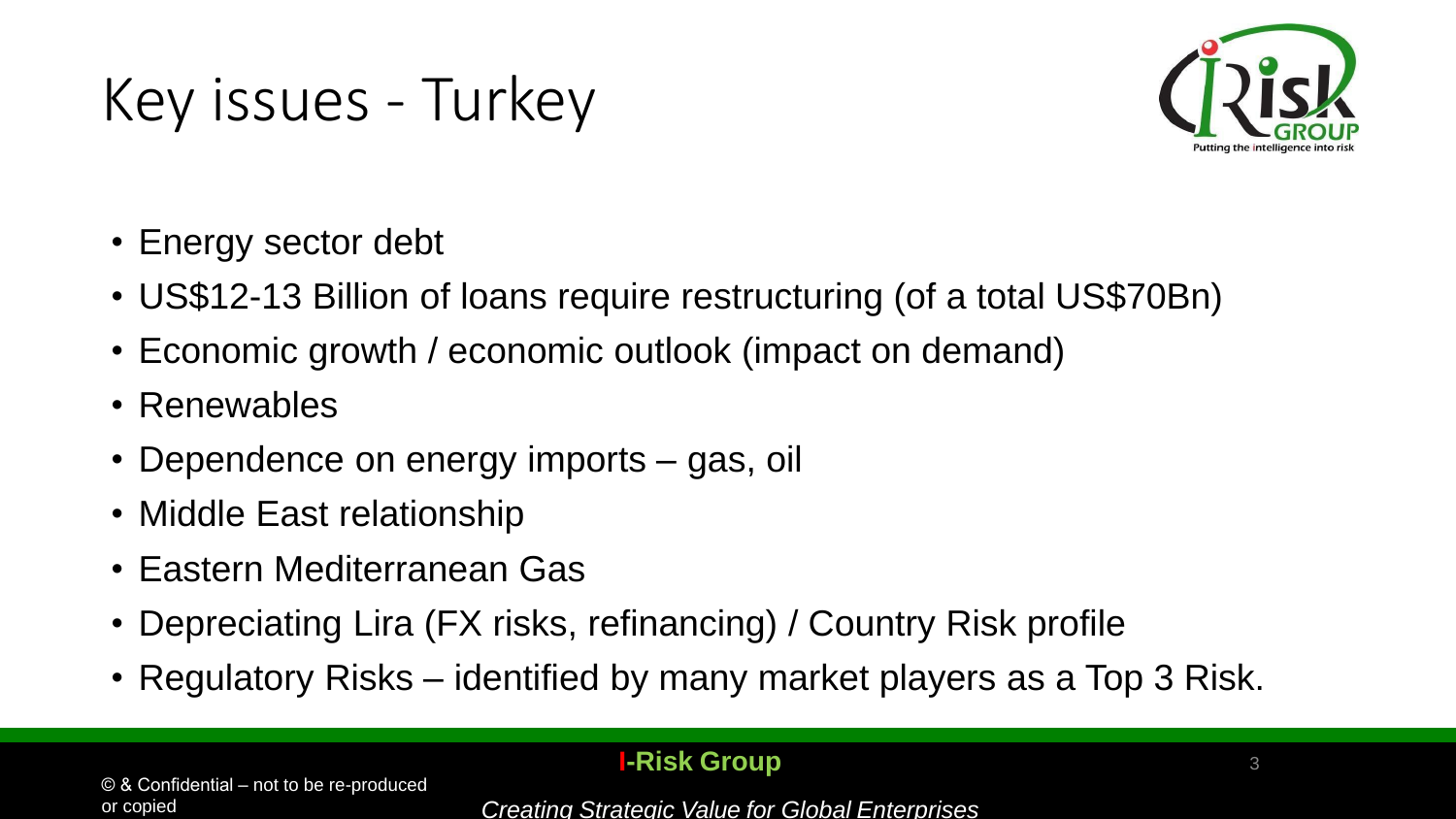# Economic, Social & Environmental



- Current drive toward green / low carbon economies underpinned by several international treaties, national laws
- Energy transition challenges
	- Policies enacted aimed at reducing reliance on fossil, but are these realistic?
	- Costs to consumers and business are high
	- Natural gas will play a defining role in the transition to cleaner fuels, flexibility benefits
- Political backdrop 'Gen Y' demanding greater action, reality is different:

e.g. Australia: economic reality trumps green agenda, government re-elected with an increased majority, "the environment as **the** election issue failed to happen"

• *Is the Environmental agenda credible*? Fact or fiction?

### **I-Risk Group**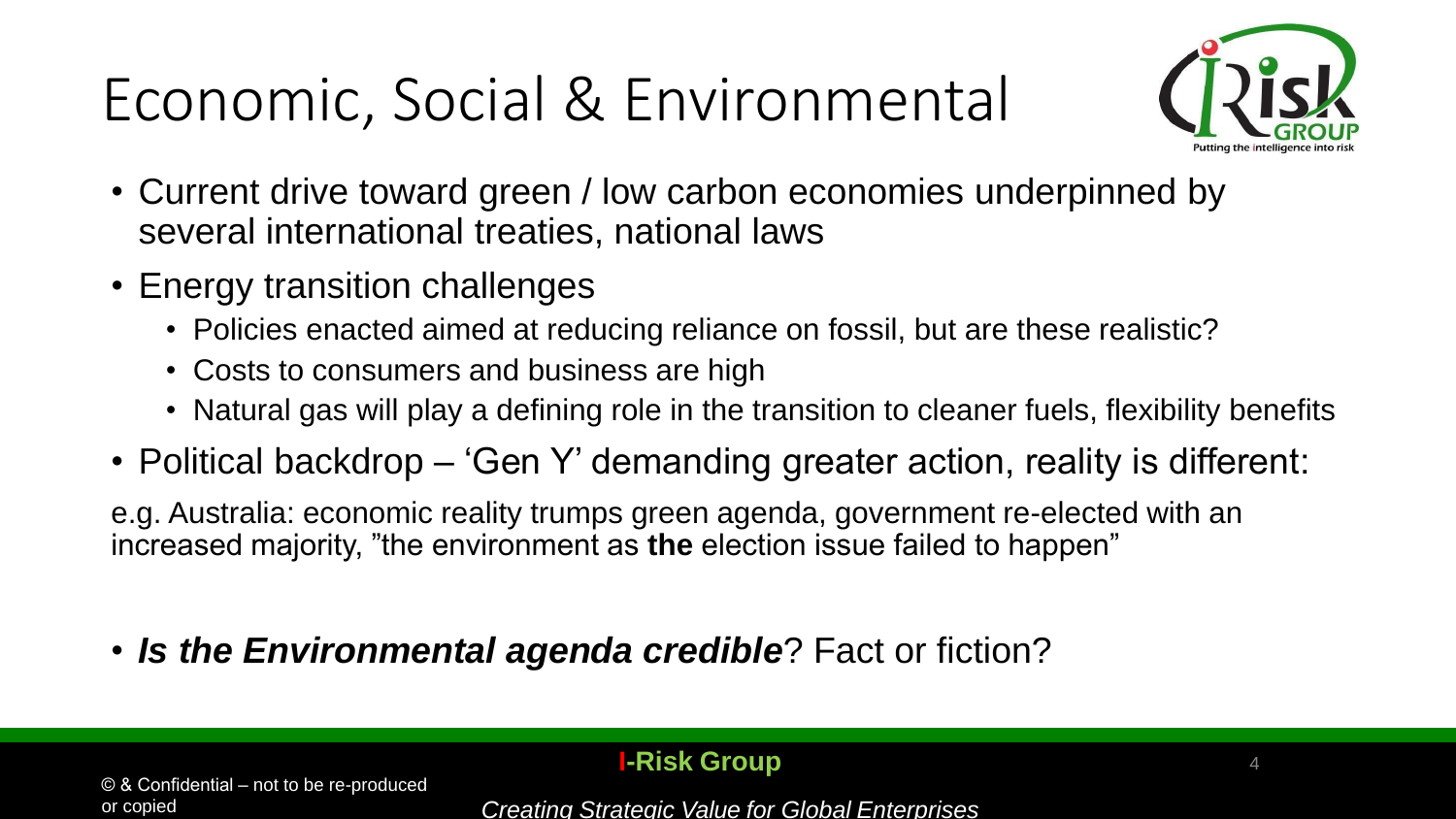# Impact of Regulatory Restrictions





#### **I-Risk Group**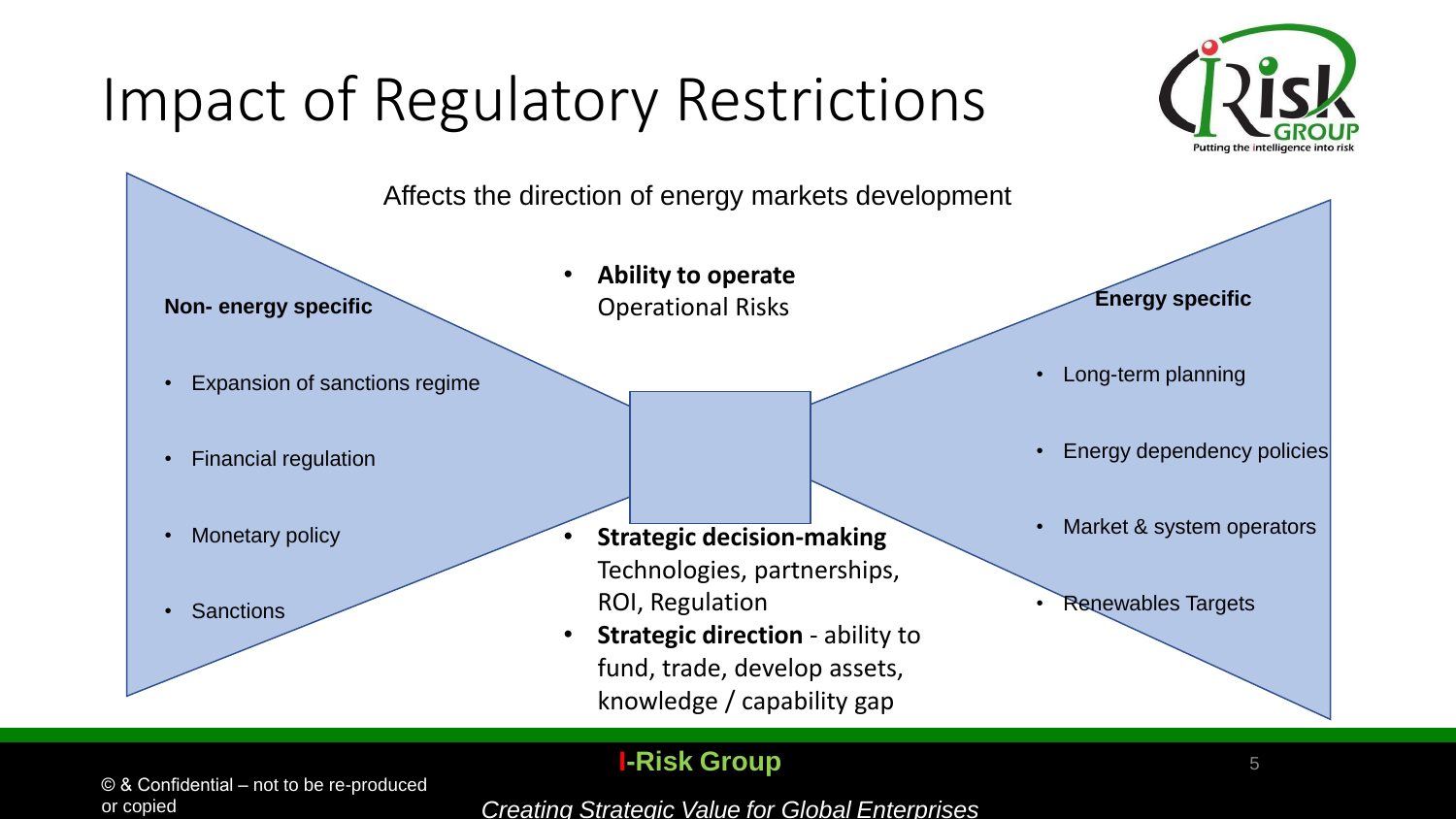### Paris Accord

# Putting the intelligence in

### **Key points**

- Defines temperature targets as objective
- Developed countries commitment to mobilise \$100 Billion a year in climate finance by 2020
- Agreed to continue mobilising finance at the level of \$100 Billion a year until 2025



#### **I-Risk Group**

© & Confidential – not to be re-produced or copied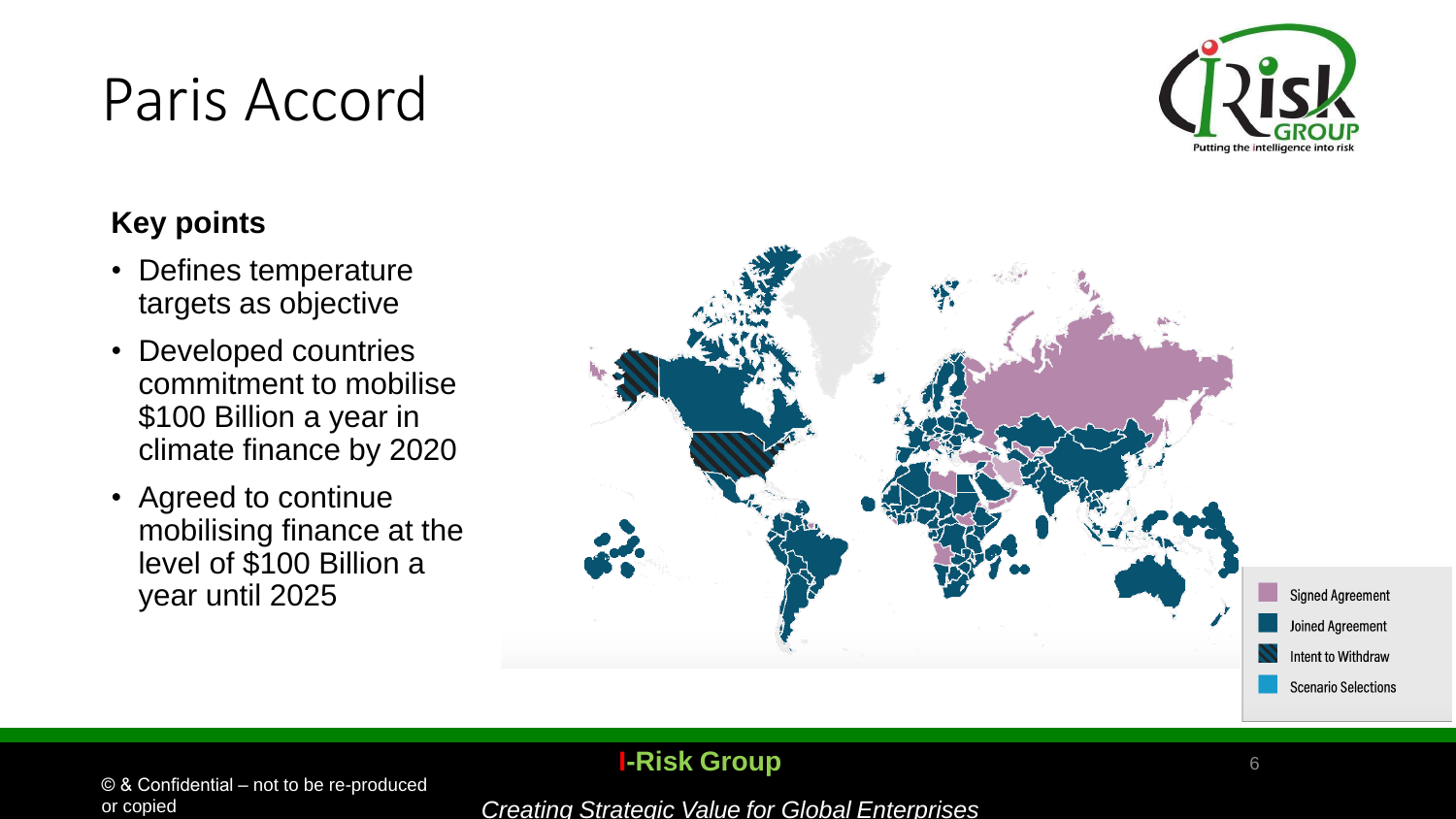# Paris Accord (& others)



- EU three key targets:
	- 20**%** cut in **greenhouse gas** emissions (from 1990 levels)
	- 20% of EU energy from **renewables**
	- 20% improvement in **energy efficiency**
- EU Renewable energy National Targets (2020) (Renewable Energy Directive),
	- the overall effect will enable the EU as a whole to reach:
		- its 20% target for 2020 (more than double the 2010 level of 9.8%)
		- a 10% share of renewables in the transport sector
- EU's aim is to de-risk energy imports by reducing demand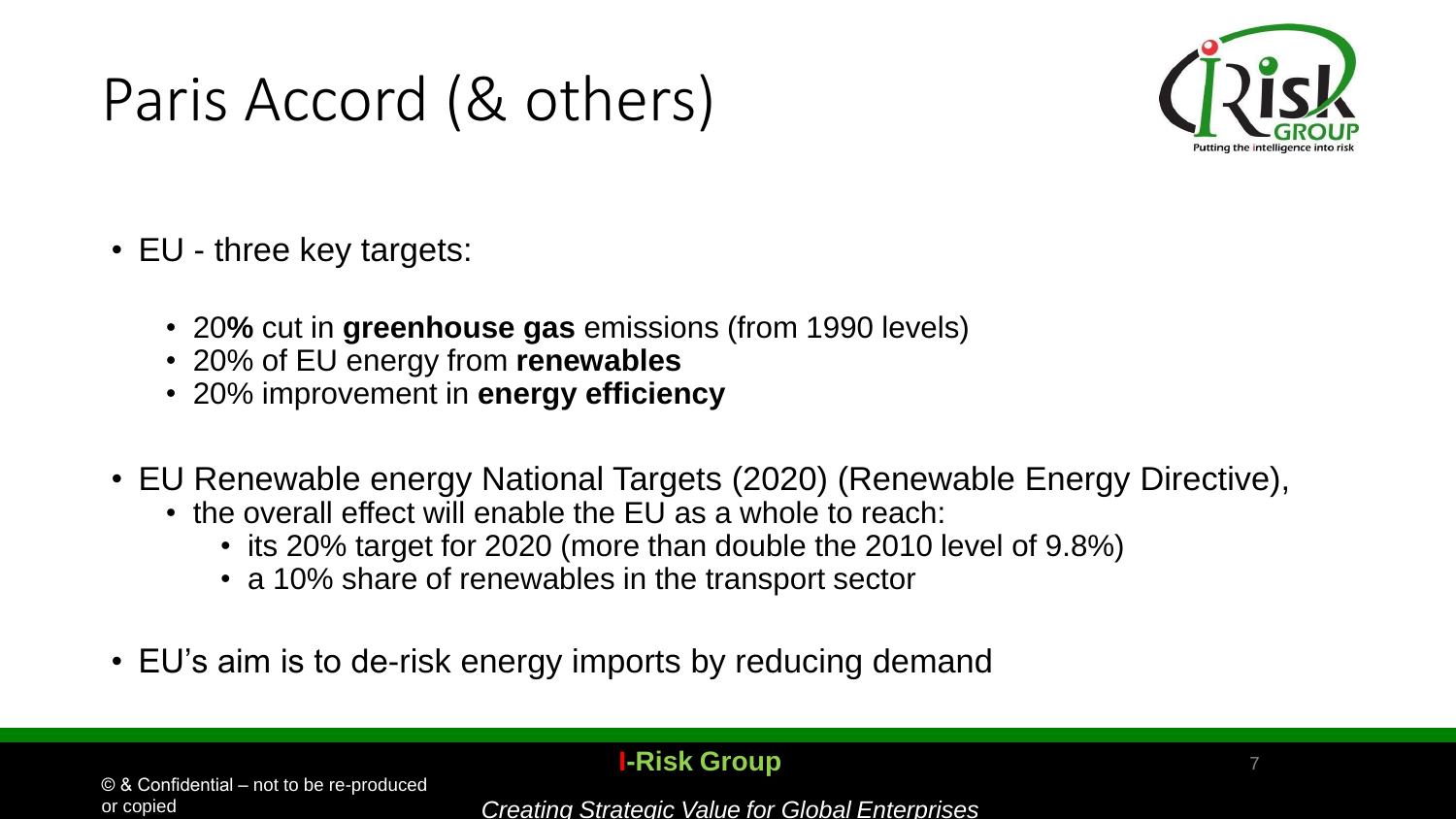# Paris Accord & Others – Key Risks



- Paris Accord: Temperature as the measurement criteria, lack of scenario analysis…
- Exactly what is meant by "climate financing"?
- Are countries and regulators positioned to meet the needs and realities of?:
	- Electricity grids, gas transmissions networks
	- Stranded costs
	- Settlements (given the impact of financial regulations and in some cases, sanctions)
	- Non-financial Reporting
- Required skills, experience and competencies

### **I-Risk Group**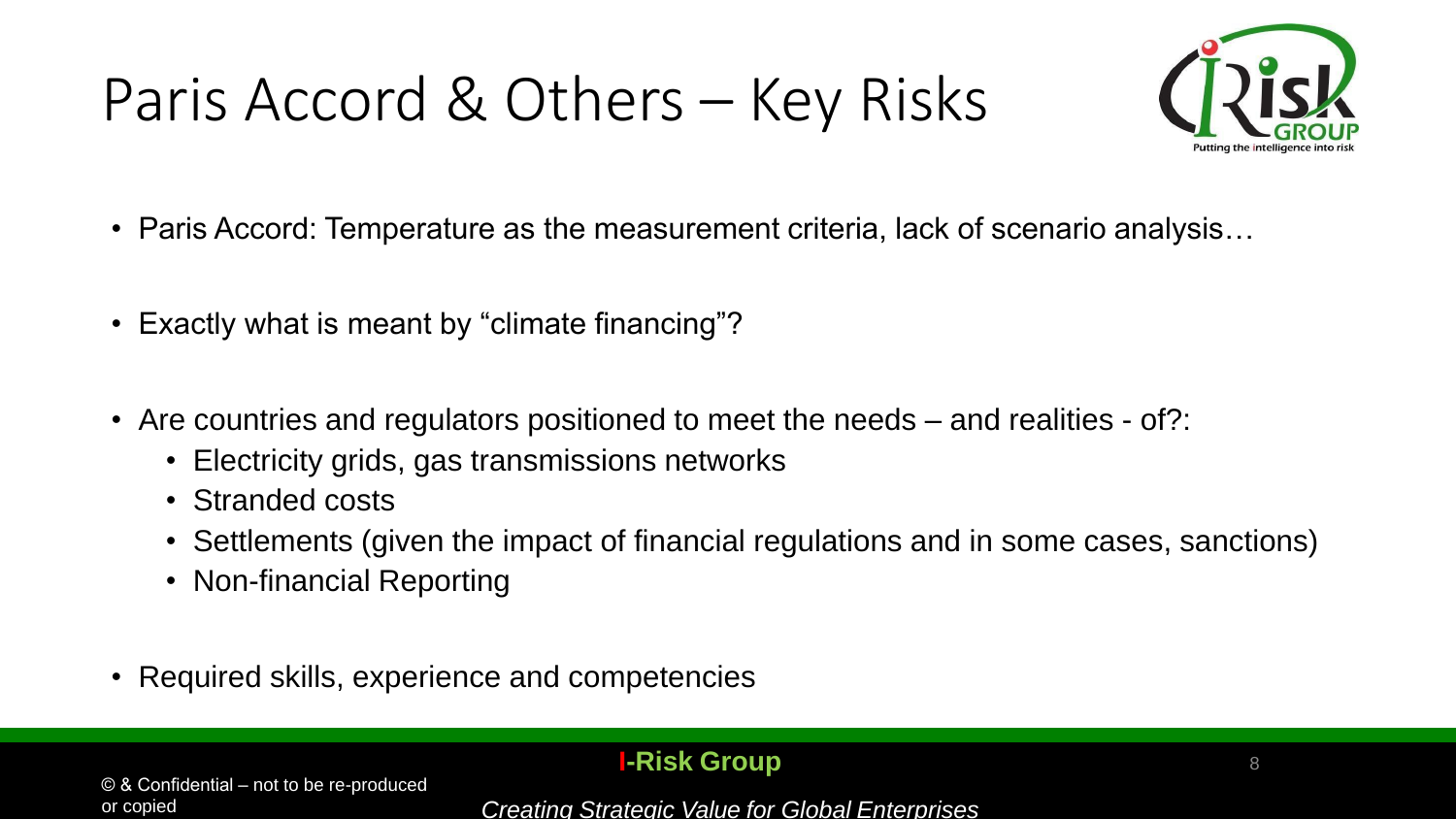# Role of the Black Sea Region



- Ongoing uncertainty, factors (today):
	- EU
	- NATO
	- Russia's aspirations
	- Turkey's role …
- Unique location to:
	- Facilitate interconnectors
	- Supply & Trading hubs
	- Develop liquidity & market transparency

### **I-Risk Group**

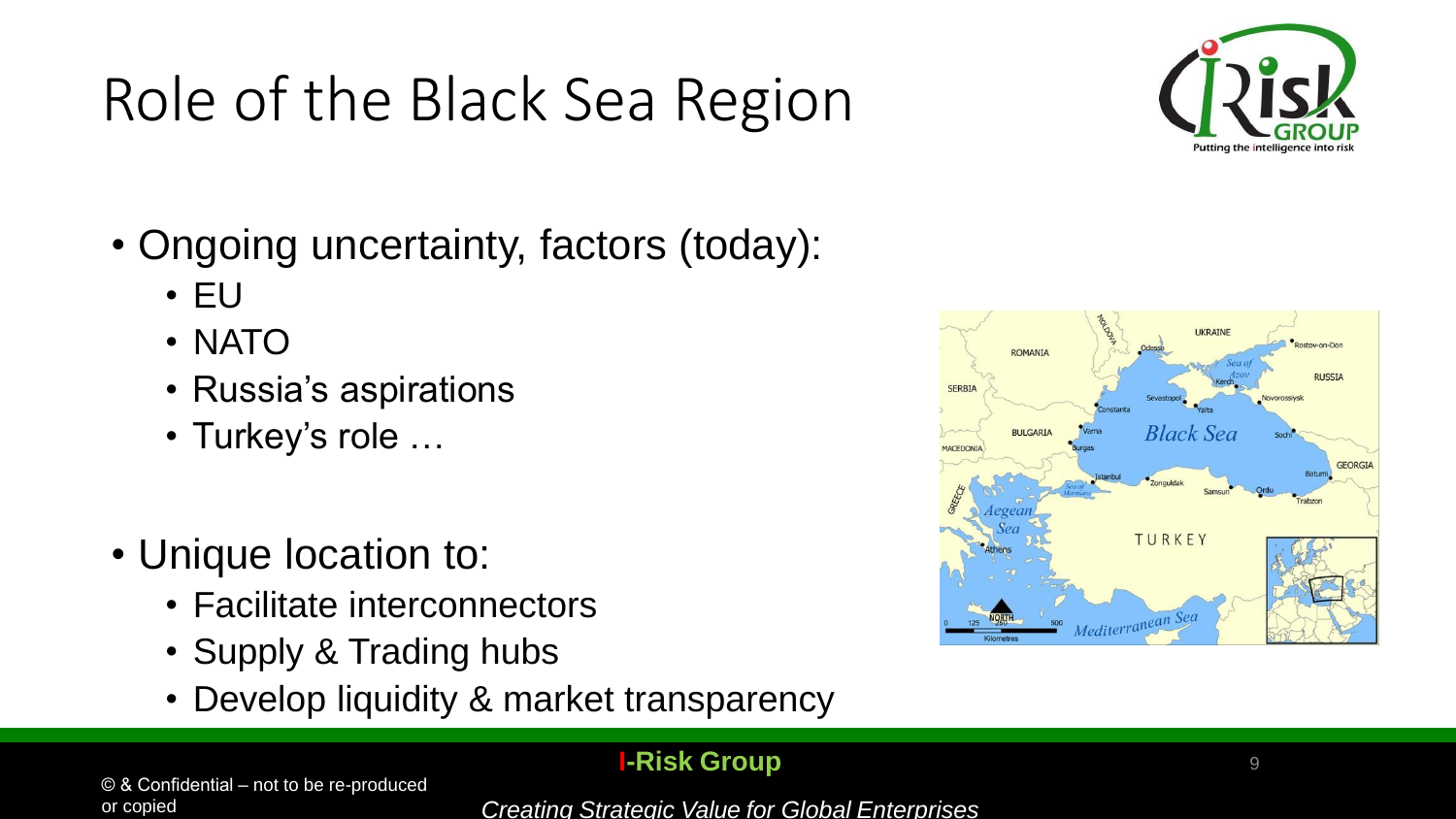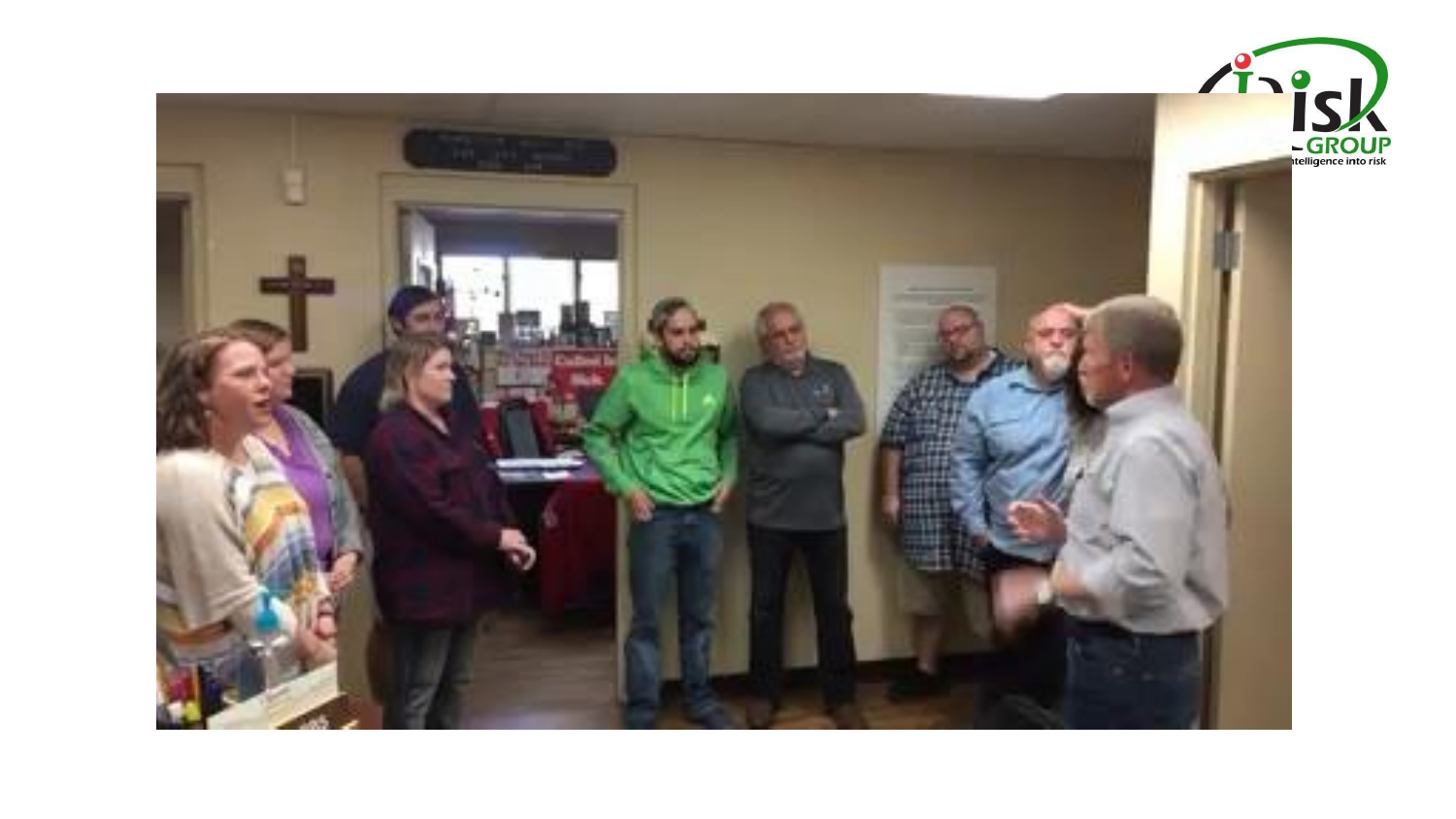### Risks in Oil & Gas



• The next 2 to 5 years – the question of "what is the greatest risk to your organisation?" was posed to oil & gas companies

|                       |       | $\overline{2}$ | $\overline{\mathbf{3}}$ |        |
|-----------------------|-------|----------------|-------------------------|--------|
| <b>Oil price</b>      | 3.33% | 10.00%         | 6.67%                   | 80.00% |
| <b>Global economy</b> | 6.67% | 16.67%         | 53.33%                  | 23.33% |
|                       |       |                |                         |        |

Citing the two biggest risks, taken from IRM O&G SIG research "Fuelling the Debate"

 $1 =$  "not at all",  $4 =$  "major"

#### **I-Risk Group**

© & Confidential – not to be re-produced or copied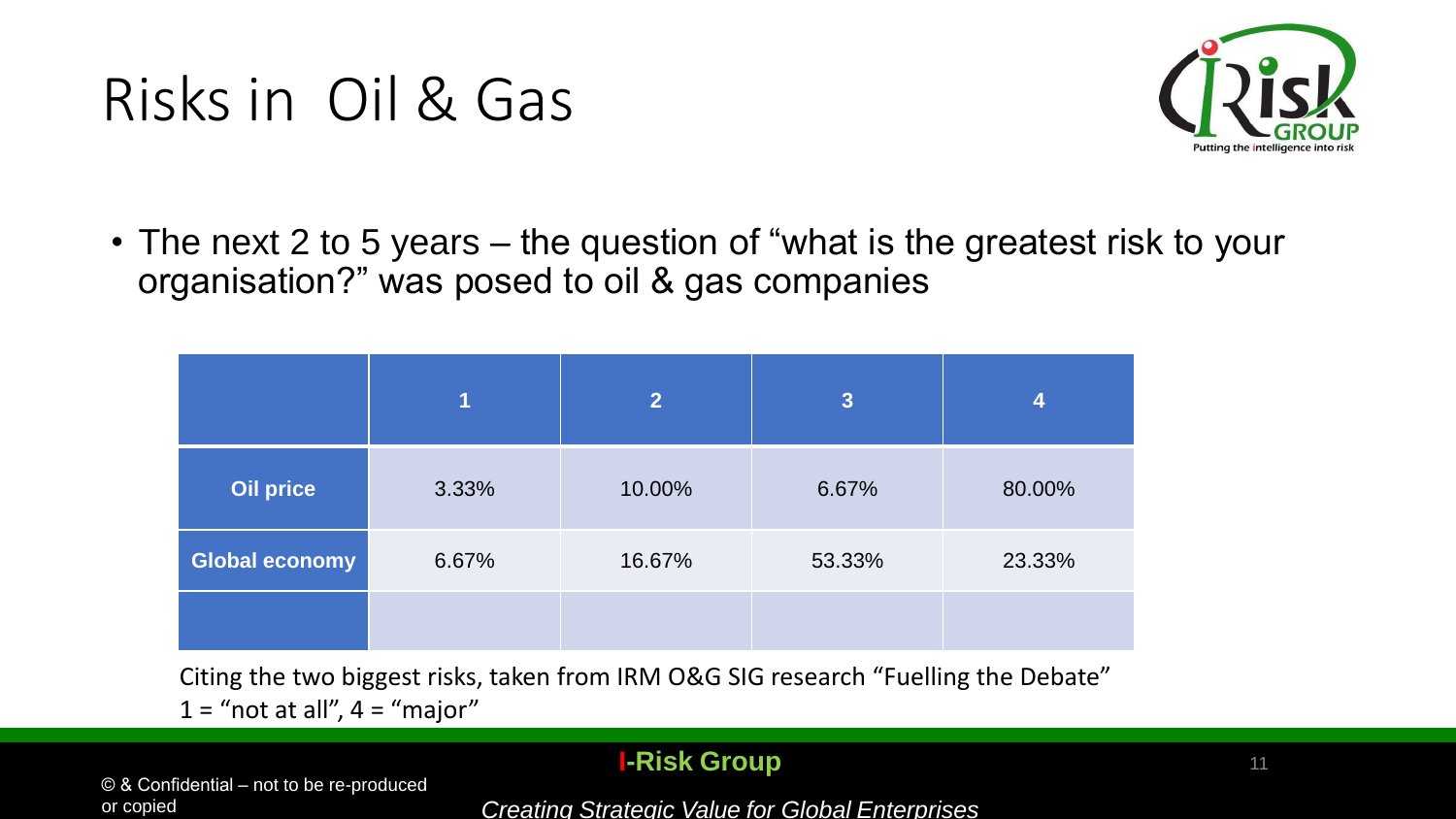## Risks in Oil & Gas



• Risk - Where do your biggest risks come from? (1 low and 5 high)

|                        | $\overline{\mathbf{1}}$ | 2 <sup>1</sup> | $\overline{3}$ | $\overline{4}$ | $\overline{5}$ |
|------------------------|-------------------------|----------------|----------------|----------------|----------------|
| <b>Strategic</b>       | 2.94%                   | 5.8%           | 11.76%         | 17.65%         | 61.76%         |
| <b>Operations</b>      | 0.00%                   | $0.00\%$       | 17.65%         | 41.18%         | 41.18%         |
| <b>Financial</b>       | 0.00%                   | 3.03%          | 33.33%         | 45.45%         | 18.18%         |
| <b>Compliance</b>      | 6.06%                   | 30.30%         | 30.30%         | 15.15%         | 18.18%         |
| $\mathsf{I}\mathsf{T}$ | 3.03%                   | 15.15%         | 36.36%         | 33.33%         | 12.12%         |
| People                 | 5.88%                   | 5.88%          | 32.35%         | 29.41%         | 26.47%         |
| Geographical           | 5.88%                   | 23.53%         | 47.06%         | 5.88%          | 17.65%         |

Extract from IRM O&G SIG research "Fuelling the Debate"

#### **I-Risk Group**

© & Confidential – not to be re-produced or copied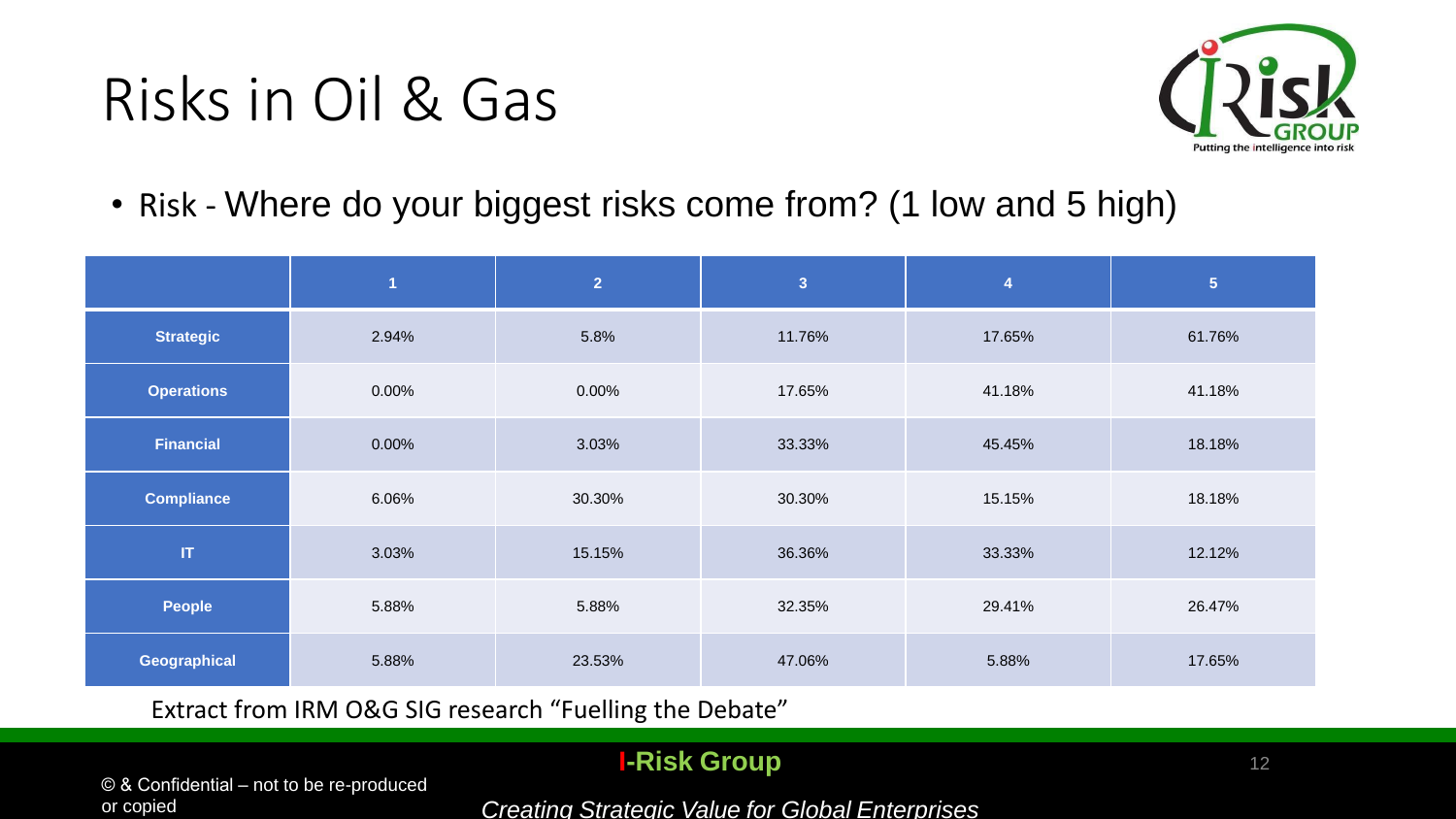

• IRM Research findings – key take-aways

*Risk Maturity across the industry: The Oil & Gas sector scored only three out of five*

*"… as problematic a lack of resources and a failure of the board to provide the right tone at the top."*

Extract from IRM O&G SIG research "Fuelling the Debate"

© & Confidential – not to be re-produced or copied

#### **I-Risk Group**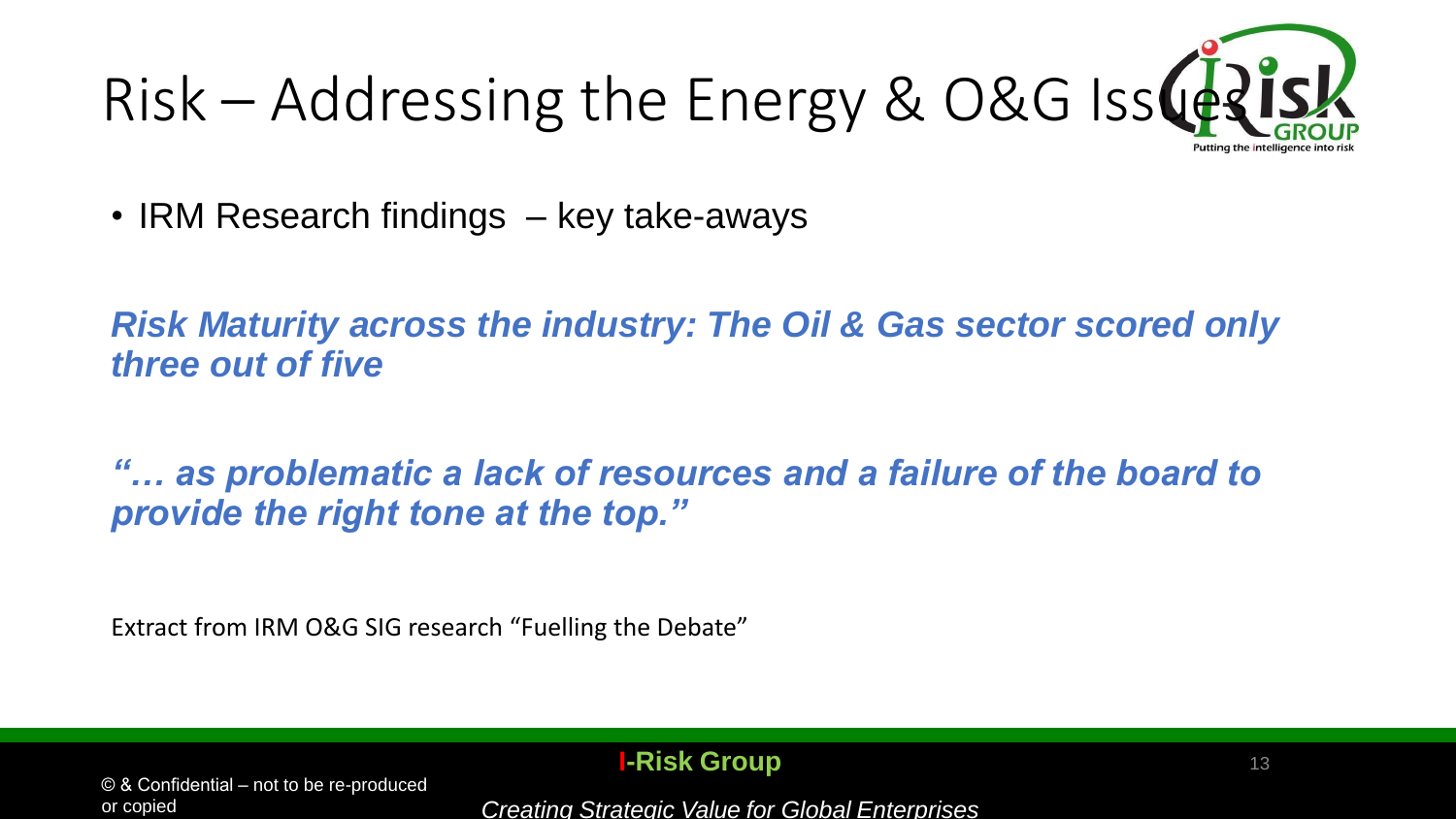# Risk – Addressing the Issues



- Anticipate response to changing risk drivers and events
- Understanding change and how to deliver successful change programmes
- Challenges:
	- Unpredictable geopolitical risks and inconsistent policy positions
	- Developing effective mitigation strategies due to uncharted waters / rate & type of changes, and broader stakeholder community (not just shareholders & staff, nor local or regional, debate has widen).

### **I-Risk Group**

© & Confidential – not to be re-produced or copied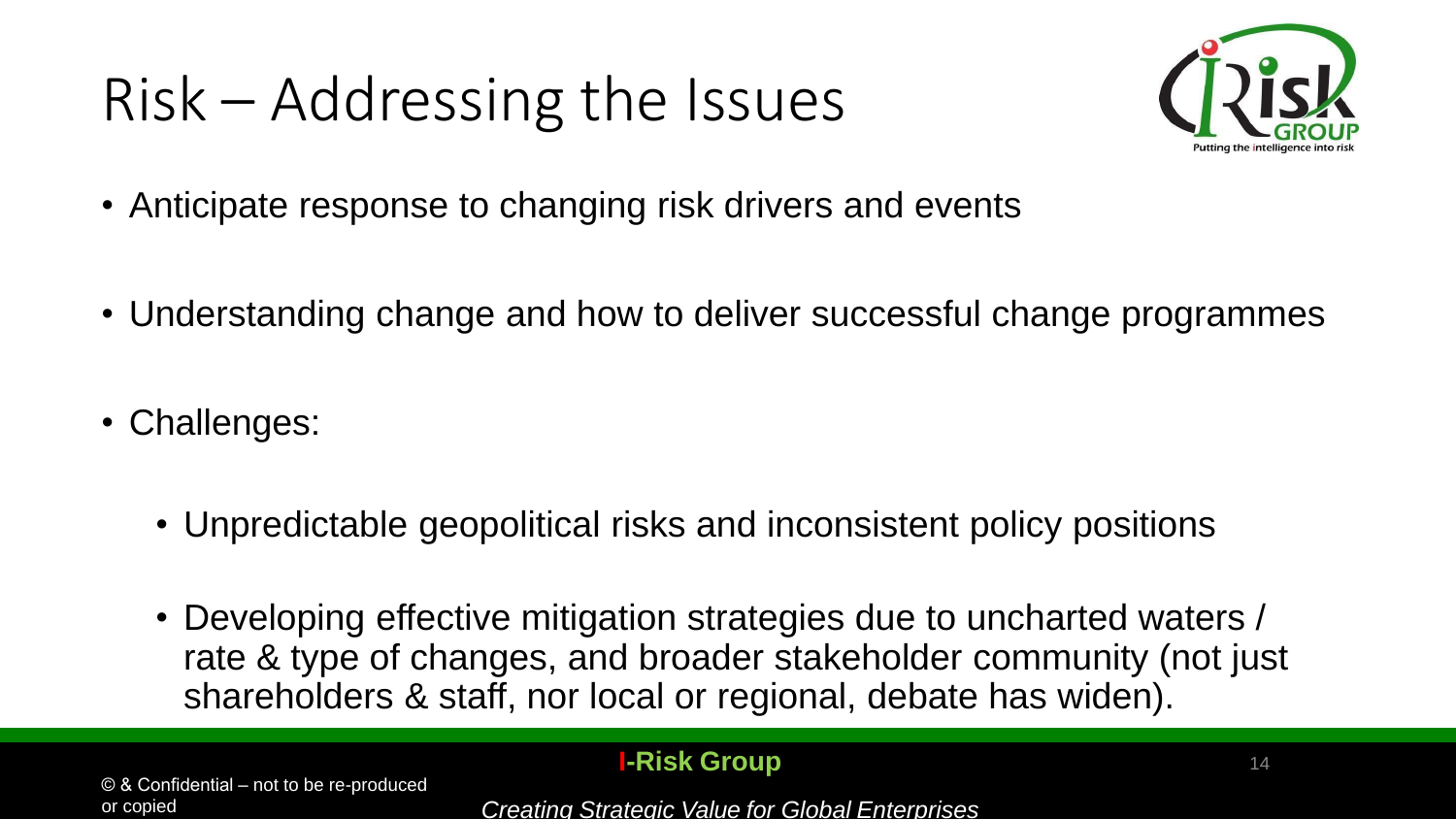### Risk - Focus Areas, next 3 years





Extract from IRM O&G SIG research "Fuelling the Debate"

**I-Risk Group**

 $\odot$  & Confidential – not to be re-produced  $\ddot{\hspace{1cm}}$  15 or copied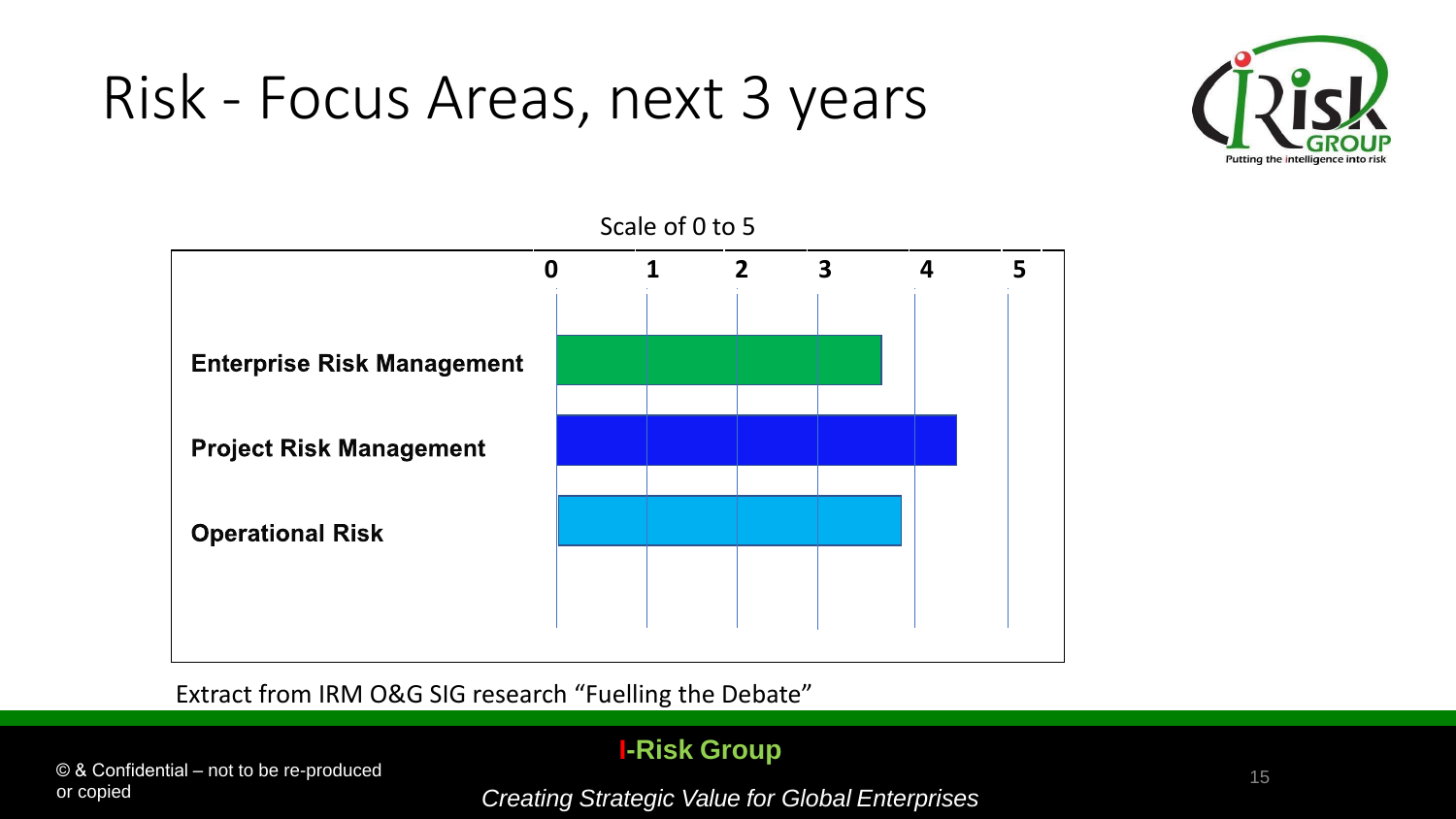## Risk & Governance – Role



- Anticipate response to changing risk drivers, enhance capabilities
- Board oversight and enhanced corporate governance & risk governance
- Ensuring adequate ROI
- Energy mix optimisation
- Value chain develop strategies to get ahead.

### **I-Risk Group**

© & Confidential – not to be re-produced or copied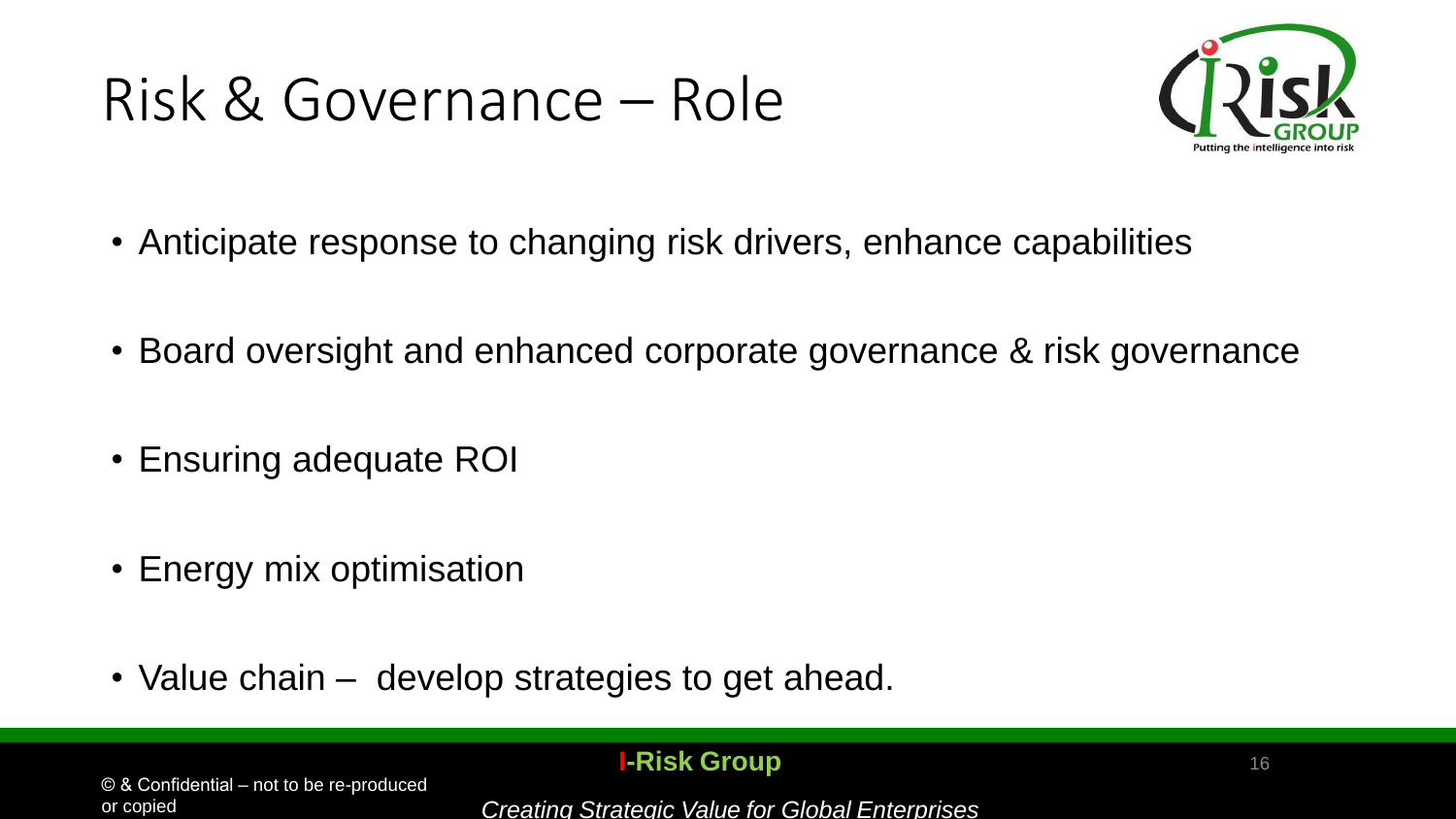### Risk & Governance – Role



How?

- Development of the risk profession
- Enablement / up-skilling of industry professionals as champions of risk
- Greater accountability *and risk & governance skills development*  for Boards
- Closer alignment with stakeholders, lead change on a more global scale.

**I-Risk Group**